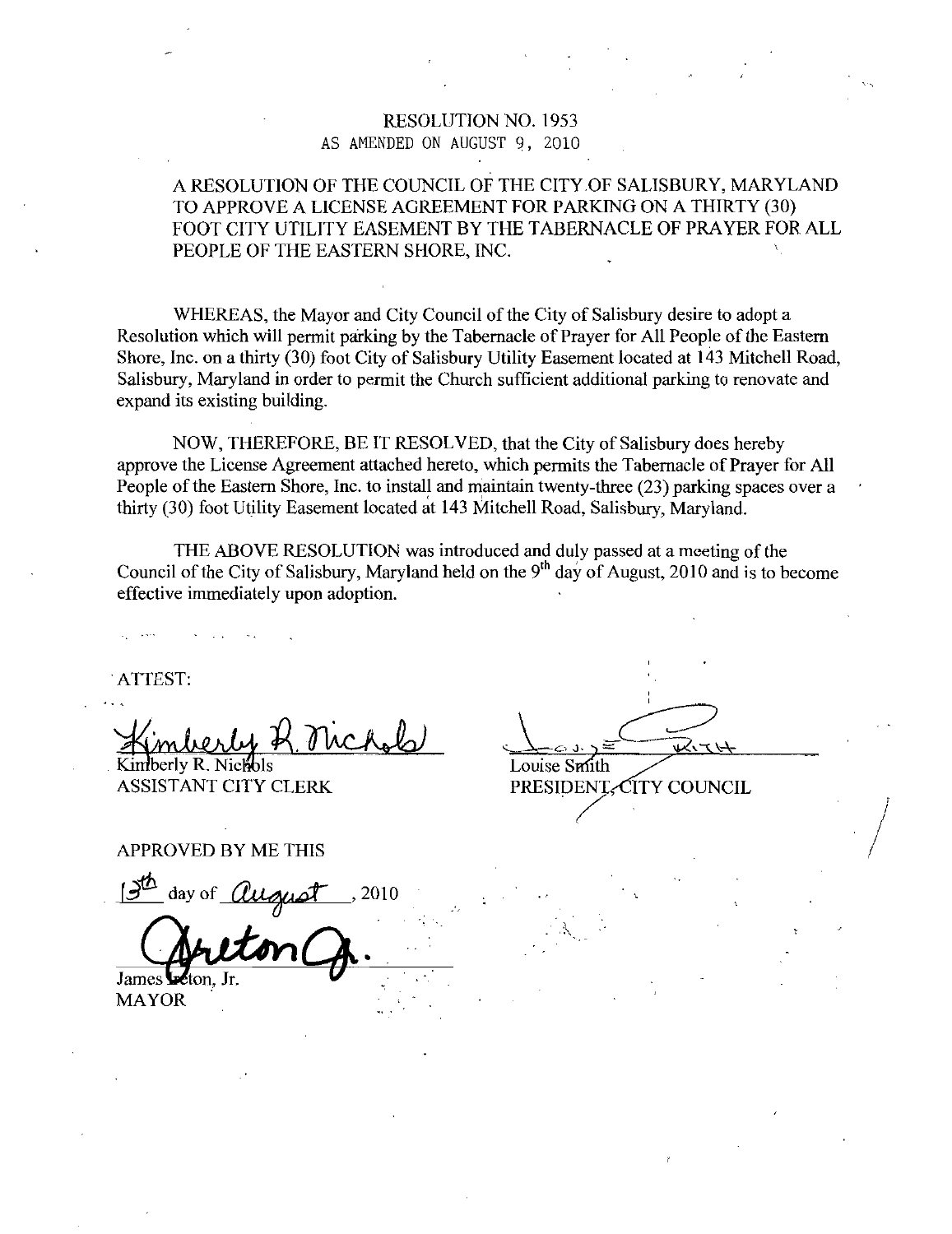# 30303-1150.EA 8/18/10

THIS LICENSE AGREEMENT made this  $3^{rd}$  day of  $M_{\text{ARCH}}$ , 2011, by THE TABERNACLE OF PRAYER FOR ALL PEOPLE OF THE EASTERN SHORE, INC., a religious corporation of the State of Maryland (hereinafter referred to as "Church") and the CITY OF SALISBURY, a municipal corporation of the State of Maryland, (hereinafter referred to as " $City$ ").

### RECITALS

WHEREAS, Church is the owner of a property located at 143 Mitchell Road, Salisbury, Maryland, and is in the process of renovating and expanding its existing building and expanding. its parking (hereinafter referred to as the "Project").

WHEREAS, Church has submitted its preliminary design plat to the Salisbury Department of Public Works; and

WHEREAS, in order to facilitate adequate parking for the Project, the Church is requesting the use of the area within the thirty foot (30') utility easement retained by the City in a I I deed from the City to the Church dated April 16, 1986, and recorded among the Land Records of Wicomico County, Maryland, in Liber A.J.S. No. 1063, Folio 560; and

WHEREAS, the City desires to continue to use its thirty foot (30') utility easement; and

WHEREAS, in order for the Church to expand its building, it will be necessary for the Church to install parking over the City's easement area.

NOW, THEREFORE, in consideration of mutual covenants and agreements, the City of Salisbury, a municipal corporation, its successors and assigns, does hereby grant and convey unto The Tabernacle of Prayer for All People of the Eastern Shore; Inc., a religious corporation of the State of Maryland, its successors and assigns, a license for the purpose of constructing and maintaining a parking lot extending from the Easternmost edge of Parsons Road in a Northeasterly direction, by and with the Southerly boundary of the Church's property for a

uniform width of 30'; said utility easement being more fully described in a deed from the City to LAW OFFICES WEBB BURNE the Church dated April 16, 1986, and recorded among the Land Records of Wicomico County,

vorhis pous Maryland, Liber A.J.S. No. 1063, Folio 560, as follows:

P.O. BOX 910 ALISBURY, MARYLAND AREA CODE 410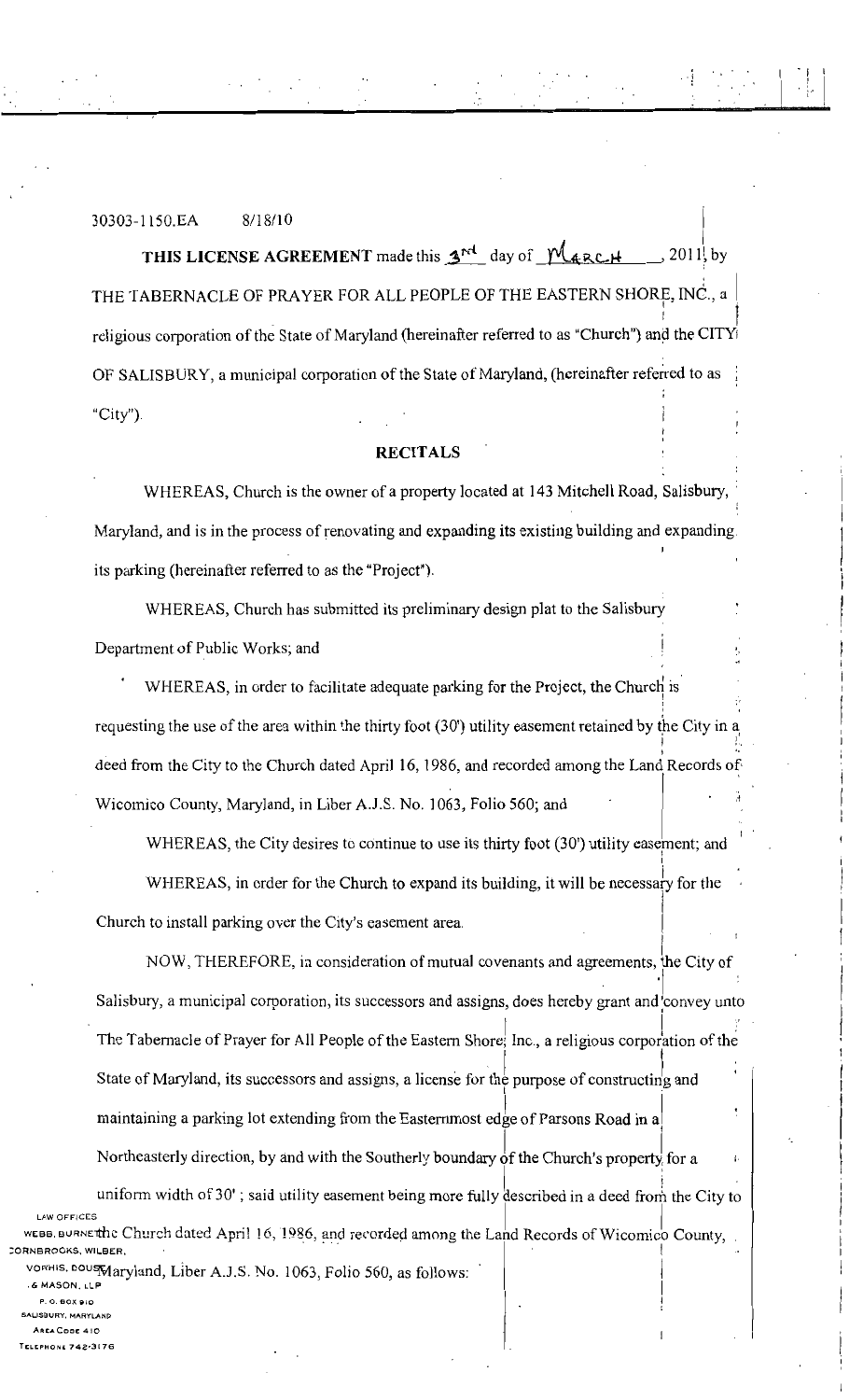## 30303-1150.EA 8/18/10

The Church shall be permitted to install and maintain twenty-three  $(23)$  parking  $\mathbf{1}$ spaces over the thirty foot (30') easement, on the condition that the City can access the City infrastructure within the easement area, at any time, for construction, maintenance or repair, and any subsequent repairs to the parking area shall be the responsibility of the Church.

2. The Church understands the license is non-exclusive, and the parking  $\int$ ot is available for public use while visiting the adjacent City Park

3. The Church will not permit the consumption of alcoholic beverages or the use of illegal drugs in the easement area l

4. The Church agrees not to disturb the surface of the soil to a depth greater than six<sup>1</sup> inches  $(6)$  in the easement area.

5. The Church agrees to pay for any repair to the parking lot easement or jutilities beneath the easement if the Church damages same during the construction of the parking lot or any other subsequent activity

6. This License Agreement shall continue until terminated by the City for a municipal purpose upon sixty (60) days written notice to the Church. If terminated, parking  $\frac{1}{2}$ municipal purpose upon sixty (60) days written notice to the Church. If terminated, parking<br>spaces may need to be relocated and Church will hold City harmless on account of the need to relocate parking spaces or meet other zoning requirements

7. This License Agreement shall be recorded among the Land Records of Wicomico i County, Maryland.

AS WITNESS the hands and seals of the parties hereto the day and year first above written

atta N. Drivy

LAW OFFICES WEBS, BURNETT, CORNBROONS WILBER VORHIS, DOUSE 6 MASON LLP P. O. BOX 910 ALISBURY, MARYLAND AREA COOE 410<br>TELEPHONE 742-3176 ORNBROOKS, WILBER,<br>VORHIS, DOUSE<br>& MASON, LLP<br>P. O. BOX 910<br>SALISBURY, MARYLAND<br>AREA COOE 410<br>TELEPHONE 742-3176

ATTEST: THE TABERNACLE OF PRAYER FOR ALL PEOPLE OF THE EASTERN<br>
SHORE, INC.<br>
and the state of the state of the state of the state of the state of the state of the state of the state of the state of the state of the state of the state of the state of the state

I

i

 $\frac{1}{2}$ 

 $(SEAL)$ Rosie Edwards Pastor and Vice President of the Board of Directors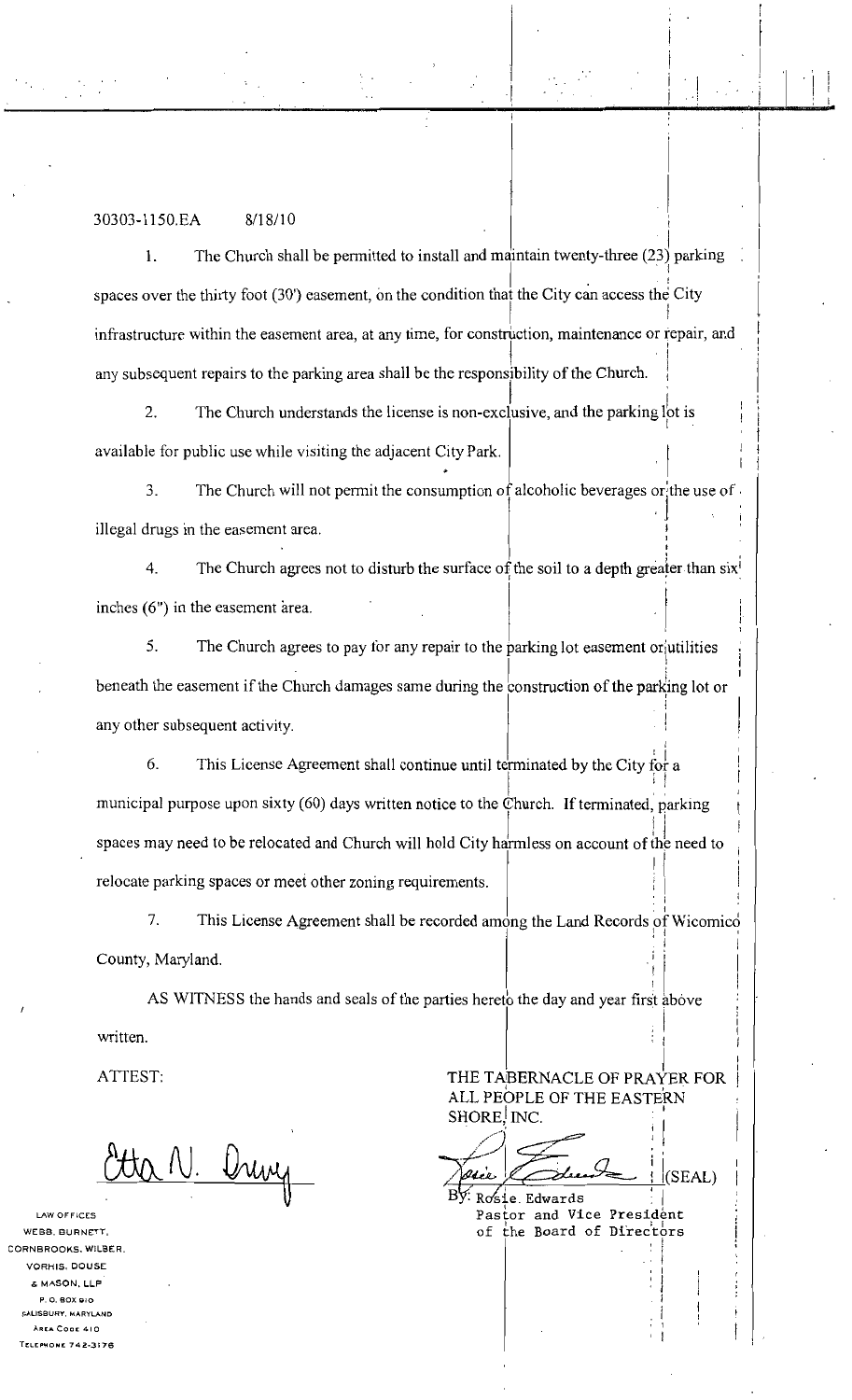| 30303-1150.EA<br>8/18/10                                                                                                                      |                              |                                          |  |
|-----------------------------------------------------------------------------------------------------------------------------------------------|------------------------------|------------------------------------------|--|
|                                                                                                                                               |                              |                                          |  |
|                                                                                                                                               | CITY OF SALISBURY            |                                          |  |
|                                                                                                                                               |                              |                                          |  |
|                                                                                                                                               |                              | (SEAL)                                   |  |
|                                                                                                                                               | By: James Ireton, Jr., Mayor |                                          |  |
| STATE OF MARYLAND<br>, COUNTY OF WICOMICO                                                                                                     | , TO WIT:                    |                                          |  |
| I HEREBY CERTIFY that on this $22$ day of February                                                                                            |                              |                                          |  |
| me, a Notary Public, personally appeared Rosie Edwards                                                                                        |                              | $\frac{1}{2}$ , 2011, before<br>$i$ , as |  |
| Pastor & Vice President ________ of TABERNACLE OF PRAYER FOR ALL<br>PEOPLE OF THE EASTERN SHORE, INC., who acknowledged the foregoing license |                              |                                          |  |
| agreement to be its act and deed.                                                                                                             |                              |                                          |  |
| AS WITNESS my hand and seal the day and year first above with                                                                                 | itten.                       |                                          |  |
|                                                                                                                                               |                              |                                          |  |
|                                                                                                                                               |                              |                                          |  |
| My Commission Expires: 3/23/11                                                                                                                |                              |                                          |  |
|                                                                                                                                               |                              |                                          |  |
|                                                                                                                                               |                              |                                          |  |
|                                                                                                                                               |                              |                                          |  |
|                                                                                                                                               |                              |                                          |  |
|                                                                                                                                               |                              |                                          |  |
|                                                                                                                                               |                              |                                          |  |
|                                                                                                                                               |                              |                                          |  |
|                                                                                                                                               |                              |                                          |  |
|                                                                                                                                               |                              |                                          |  |
|                                                                                                                                               |                              |                                          |  |
|                                                                                                                                               |                              |                                          |  |
|                                                                                                                                               |                              |                                          |  |
|                                                                                                                                               |                              |                                          |  |
|                                                                                                                                               |                              |                                          |  |
| LAW OFFICES<br>WEBB, BURNETT,                                                                                                                 |                              |                                          |  |
| RNBROOKS, WILBER,<br><b>VORHIS, DOUSE</b>                                                                                                     |                              |                                          |  |
| & MASON, LLP<br>P.O. BOX 910<br>SALISBURY, MARYLAND                                                                                           |                              |                                          |  |
| AREA CODE 410                                                                                                                                 |                              |                                          |  |

 $\frac{1}{2}$ 

WEE ORNB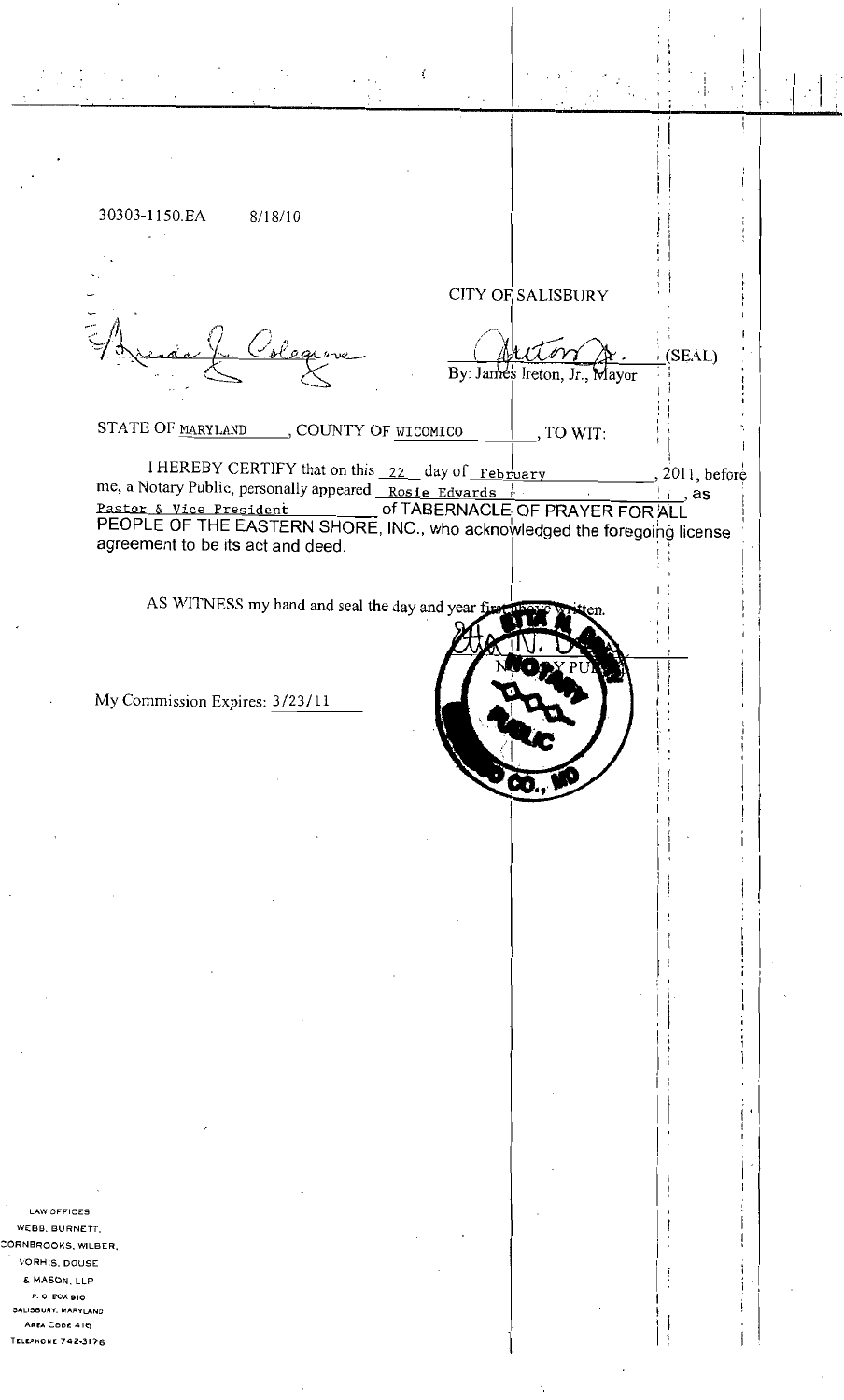### 30303-1150.EA  $8/18/10$

## STATE OF MARYLAND, COUNTY OF WICOMICO, TO WIT:

I HEREBY CERTIFY that on this  $3^{\cancel{c}}$  day of *March*<br>me, a Notary Public, personally appeared James Ireton, Jr., as Mayor of the CITY OF  $2011$ , before SALISBURY, who acknowledged the foregoing license agreement to be its act and deed.

TNESS my hand and seal the day and year first above written.

imberly R. Nich

 $m$ mission Expires:  $(0 - 8 - 13)$ 

I HEREBY CERTIFY that I am an attorney admitted to practice before the  $\dot{\mathbb{C}}$  ourt of Appeals of Maryland, and that the aforegoing instrument was prepared  $\Delta$  mder my supervision.

Paul D. Wilber, Esquire

**NOFFICES** WEBB, BURNETT, CORNBROOKS, WILBER, **VORHIS, DOUSE** & MASON, LLP  $P. O. BOX BIO$ SALISBURY, MARYLAND AREA CODE 410 TELEPHONE 742-3176